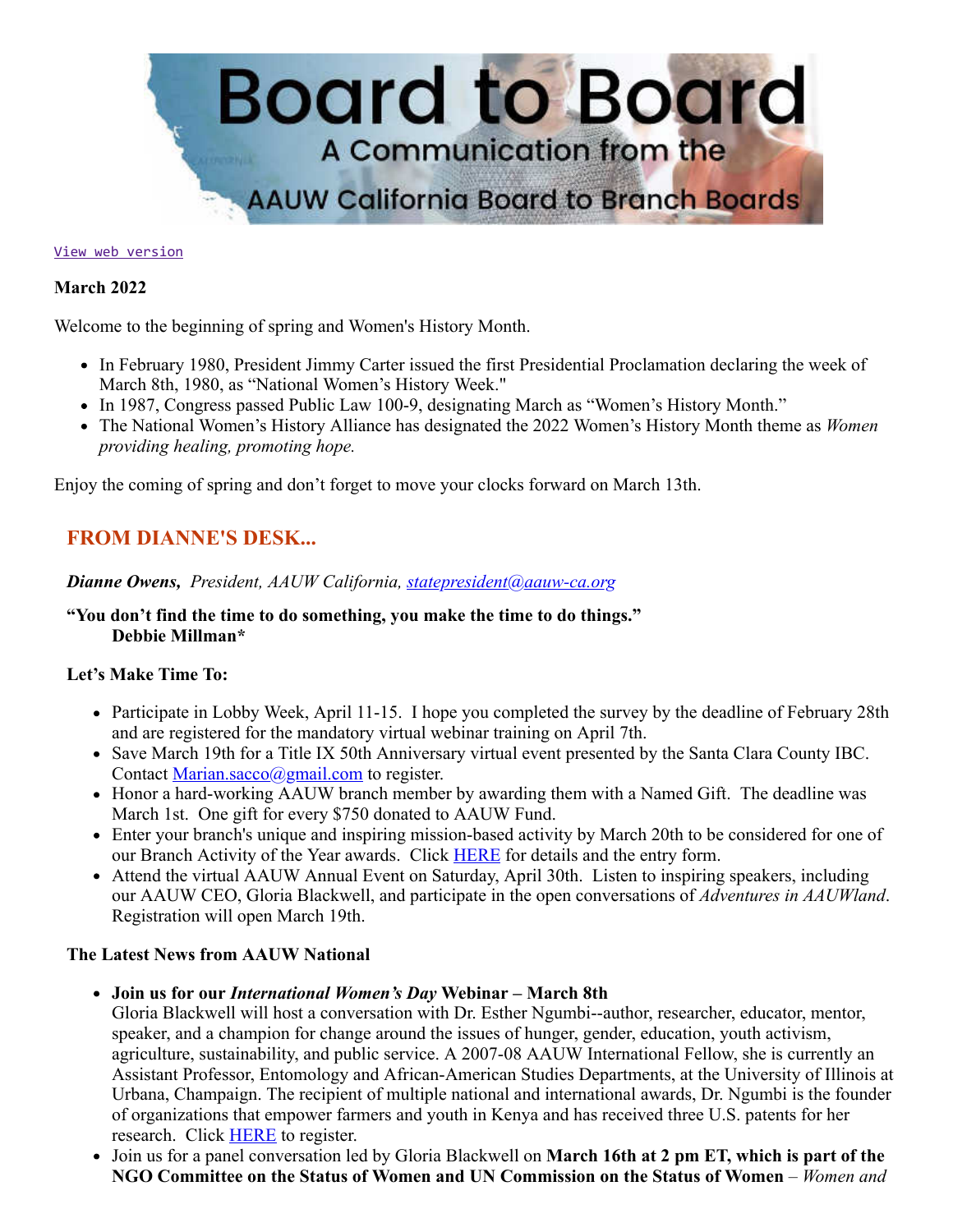*Work: Increasing Leadership and Economic Equity*. Click [HERE](https://bor.aauw-ca.org/sendy/l/892iUf2Z3Hxblitd0dEvE47A/M6H2vt3qLB6rG0qzMXHKXg/6Vly16GQpoxdr33ZHi2zOw) to register.

- **Membership Matters Link:** Remember that National's website page "*[Membership Matters](https://bor.aauw-ca.org/sendy/l/892iUf2Z3Hxblitd0dEvE47A/zpkmSHSbAEaCfkIVGdrvVg/6Vly16GQpoxdr33ZHi2zOw)*" is a rich resource for news, tips and useful information for branch leaders. Check it often.
- **AAUW Celebrates the Nomination of Ketanji Brown Jackson** to the US Supreme Court! Click **[HERE](https://bor.aauw-ca.org/sendy/l/892iUf2Z3Hxblitd0dEvE47A/T9dWrZipfMPl6LxRW3Qzsg/6Vly16GQpoxdr33ZHi2zOw)** to read the statement of AAUW Chief Executive Officer Gloria L. Blackwell.

## **SAD NEWS:**

Sue Bordner, AAUW California President 1994-96, passed away November 15, 2021. Her obituary can be found [HERE](https://bor.aauw-ca.org/sendy/l/892iUf2Z3Hxblitd0dEvE47A/M4y4OJpK7Y47638U6cXw2rnA/6Vly16GQpoxdr33ZHi2zOw).

Donations can be made to the AAUW Susan Bordner American Fellowship Endowment #1866. Please contact [connect@aauw.org](mailto:connect@aauw.org) or call 202-785-7700. Sue's family and AAUW colleagues will remember her fondly.

\*Named "one of the most creative people in business" by Fast Company, and "one of the most influential designers working today" by Graphic Design USA, Debbie Millman is also the author of seven books, a curator, and the host of the podcast [Design Matters](https://bor.aauw-ca.org/sendy/l/892iUf2Z3Hxblitd0dEvE47A/EofN4EYlMlIPRq8tkNP4AA/6Vly16GQpoxdr33ZHi2zOw). Design Matters is one of the first and longest-running podcasts, and as host and founder, Millman has interviewed nearly 500 of the most creative people in the world over the past 17 years.

Have a great March. See you in April!

Be bold, brave and brilliant,

Dianne

# **AAUW FUND**

*Lynne Batchelor, Secretary, AAUW Fund Committee Chair, [aauwfund@aauw-ca.org](mailto:aauwfund@aauw-ca.org)*

Thank you again for all the support you provided for AAUW Fund. California raised \$494,020 to support women and girls—Congratulations! Don't forget that [contributions to AAUW Fund](https://bor.aauw-ca.org/sendy/l/892iUf2Z3Hxblitd0dEvE47A/c7yr8TpYzycoMHwdmBbj5w/6Vly16GQpoxdr33ZHi2zOw) are accepted all year. Money contributed after January 1, 2022, will be counted towards next year's awards. You can click [HERE](https://bor.aauw-ca.org/sendy/l/892iUf2Z3Hxblitd0dEvE47A/5Lwa892a9abWd0WYo8JupY5A/6Vly16GQpoxdr33ZHi2zOw) for the certificate you can download and present to contributors of \$100 or more. In addition to sending thank-you cards to contributors, many branches design their own certificates to give to members who contribute in any amount. See you at our April Annual Event!

**What I need to know:** California members contributed \$494,020 to AAUW Fund last year.

**What I need to do:** A certificate template is available to honor members who donated \$100 or more.

### **Should I include this in my branch**

**newsletter?** Yes, members should know the substantial support California provides and that they may contribute any time during the year.

# **ANNUAL EVENT**

*Charmen Goehring, Meetings Planner, meetings@aauw-ca.org*

**AWARDS AND SPEAKERS AND NEWS, OH MY!**

Our annual event, this year called *Adventures in AAUWland*, is coming soon via Zoom on April 30th! Get ready for a trek deep into AAUW as we listen to exciting speakers, hear about our public policy advocacy efforts, get inspired by Speech Trek finalists, and recognize successful branch projects. New this year, we will journey into the

**What I need to know:** The virtual Annual Event on April 30th will feature speakers, awards, and open conversations. Registration opens March 19th.

**What I need to do:** Encourage members to attend.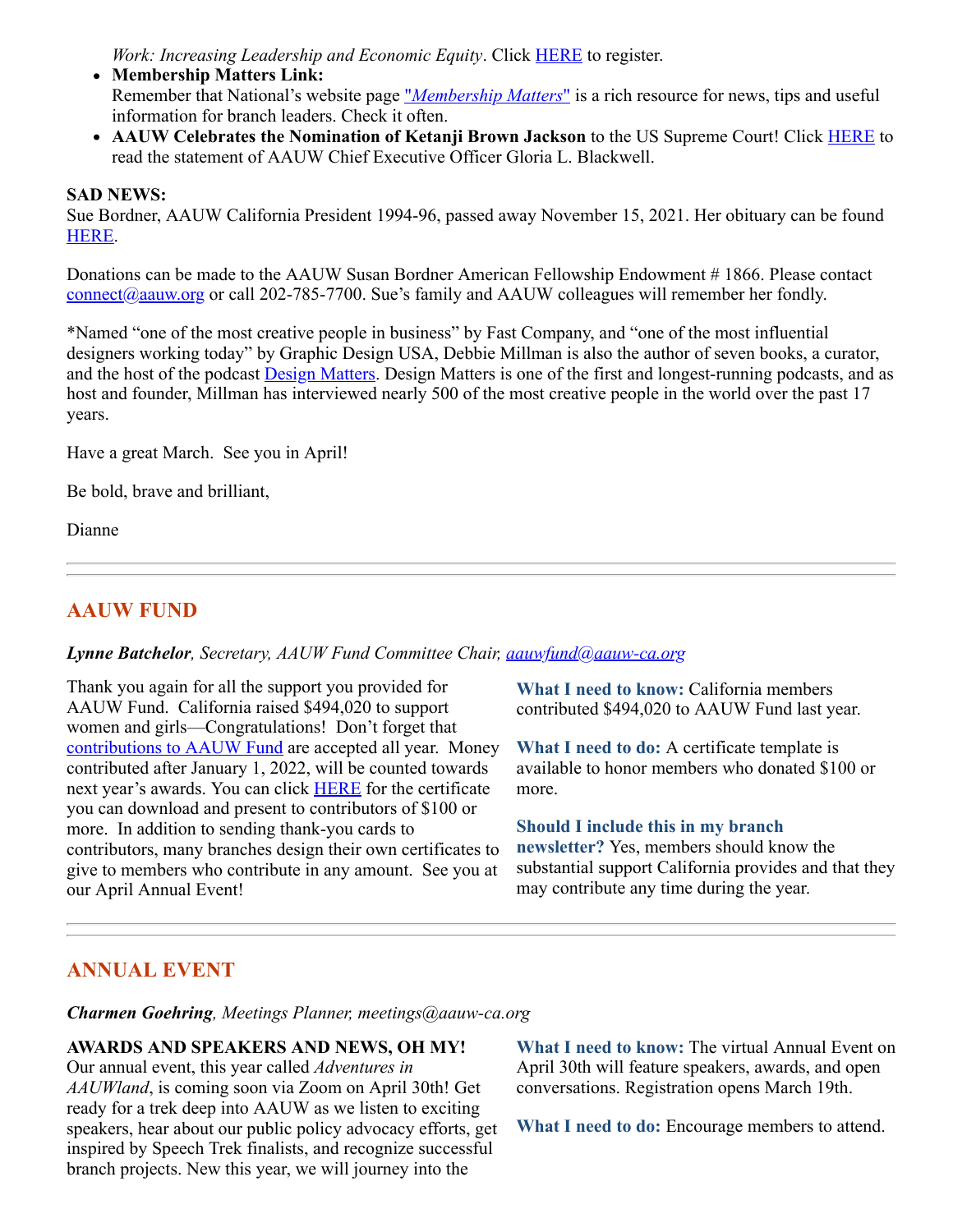unknown with freewheeling conversations hosted by your fellow members on AAUW-focused and related topics. You will have the chance to choose one topic to join or check out a few! We will use breakout rooms and teach you how to navigate without even needing a compass! Make plans to join us for this virtual event and enjoy the opportunity to learn while mingling with friends from all around the state.

The Adventure is coming- Get ready to trek with us!

Registration will open March 19th!

# **BRANCH ACTIVITY OF THE YEAR AWARD**

## *Sandi Gabe, President-Elect, [bay@aauw-ca.org](mailto:bay@aauw-ca.org)*

## **IT'S TIME TO TOOT YOUR OWN HORN!**

How did your branch overcome the challenges COVID provided again this year? Did you try something unique, such as holding an online play? Did you have an event (in person or online) that left people inspired to take action? Did you have an idea that other branches could easily adopt to engage their members?

If so, raise your hand and let us know by March 20th. If selected, you'll have the opportunity to share your adventure at the AAUW California Annual Event on April 30th. Does that sound scary? Don't worry, we'll help you put together a short 5 to 10-minute presentation.

We've streamlined the application process so that it's easy to share your innovation and inspire other branches to follow in your footsteps. Click **HERE** for more information and to complete your entry.

You can be one of the winners who will be contacted by March 31, 2022

**What I need to know:** Branches can submit their unique and successful activities for one of three state awards.

**What I need to do:** Submit an entry by March 20th.

**Should I include this in my branch newsletter?** Yes, one of your members may volunteer to prepare the submission.

## **BRANCH AND MEMBERSHIP ASSISTANCE**

### *Carol Holzgrafe, Director, [branch@aauw-ca.org](mailto:branch@aauw-ca.org)*

## **STILL TIME FOR STARSHINE**

AAUW California is working to become a Five-Star state for the second year in a row and you can help.

Is your branch trying for at least a few branch stars? If so, **please let me know that** and if you need any clarification of requirements or, generally, any help at all.

Don't forget when planning programs, sharing with another branch is part of the Five-Star Program. Half the work, twice the credit!

**What I need to know:** California is working to become a Five-Star state again and to continue leading the nation in the number of participating branches. National launched the new Community Hub (formerly Member Services Database).

**What I need to do:** Use the easy tracking spreadsheet to see your progress toward Five-Star status. Plan to attend the March 31st webinar from National focusing on administrative uses of the new Community Hub; watch for registration details.

### **Should I include this in my branch**

**newsletter?** Yes, members will enjoy the inspiring presentations and the chance to mingle with others from across the state.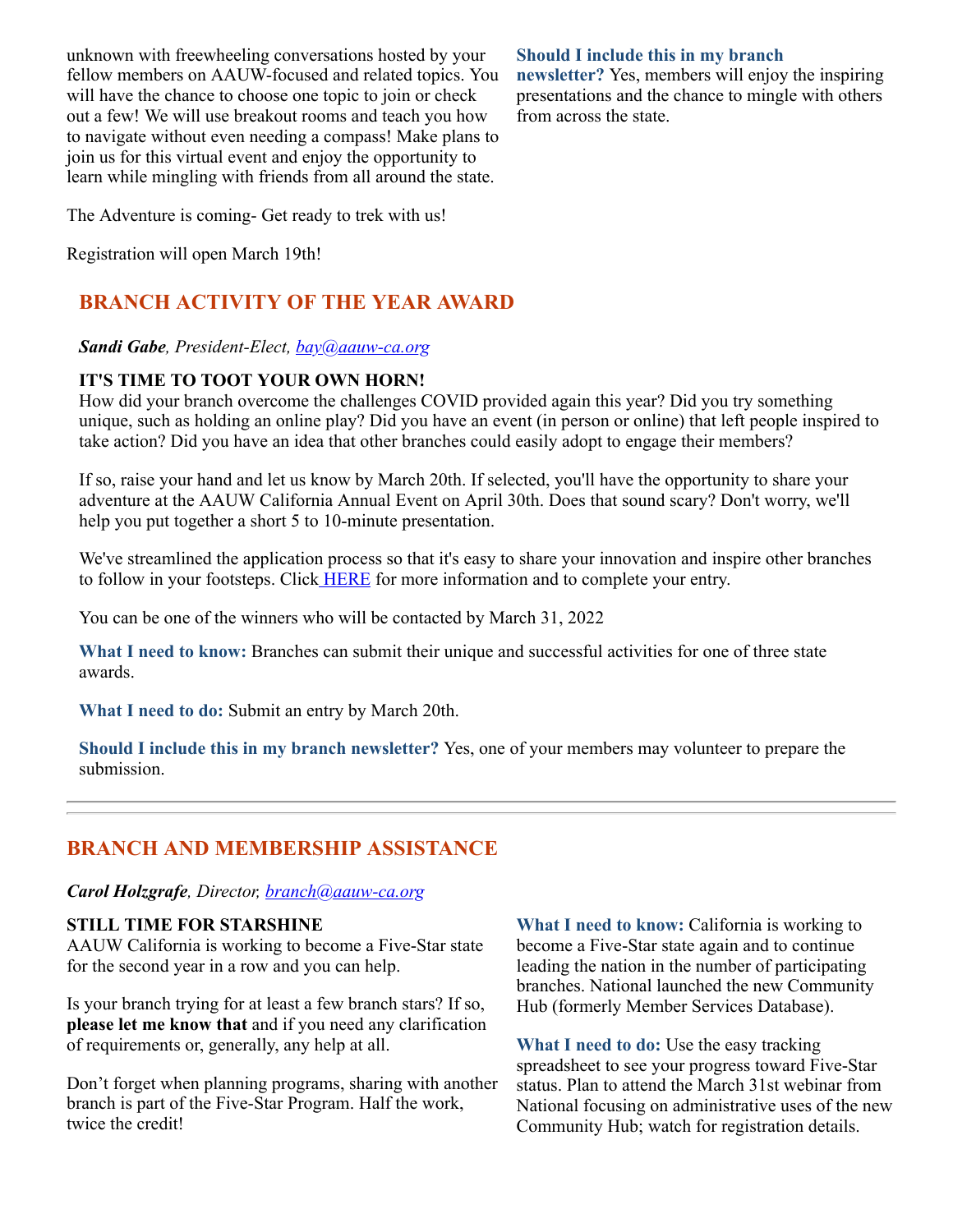Five-Star requirements encourage the healthy branch practices of succession, and community involvement while adhering to AAUW's mission, efficient use of social media, and public advocacy. It's a fine way to boost member enthusiasm for AAUW and your branch. And who doesn't want to do that? Click [HERE](https://bor.aauw-ca.org/sendy/l/892iUf2Z3Hxblitd0dEvE47A/gGrdyoz6O6BezEW0Y2FdDA/6Vly16GQpoxdr33ZHi2zOw) for the Five-Star National Recognition Program, criteria, submission details, and more.

Click [HERE](https://bor.aauw-ca.org/sendy/l/892iUf2Z3Hxblitd0dEvE47A/KC4nhkVt1YGcpfK4sr763zrQ/6Vly16GQpoxdr33ZHi2zOw) to download AAUW California's Excel spreadsheet – a first-rate organizing tool to keep track of the stars your branch is earning.

The deadline for submissions to the Five-Star Program is June 30, 2022, so it's not too late to start now! It's mainly a matter of checking off boxes for things you have already done. Why not get credit for them?

Let us know if you have questions or need information.

In addition to being a Five-Star state last year, California led the nation with eight Five-Star branches (Citrus Heights-American River, Danville-Alamo-Walnut Creek, Mid-Peninsula, Long Beach, Marin, Palos Verdes Peninsula, San Clemente-Capistrano Bay, and Orinda-Moraga-Lafayette) and two Four-Star branches (Beach Cities and Healdsburg).

This was splendid; let's do even better this year!

### **50 YEARS OF TITLE IX – WE DID IT!**

The Santa Clara County IBC will host a Zoom event celebrating 50 years of Title IX success on March 19th, from noon to 1 pm. Click **[HERE](https://bor.aauw-ca.org/sendy/l/892iUf2Z3Hxblitd0dEvE47A/9ldCrVx763o7uc10iPNJpiiQ/6Vly16GQpoxdr33ZHi2zOw)** to register.

### **NATIONAL NEWS:**

- On March 3rd, AAUW National presented a webinar on navigating the new Community Hub (the updated Member Services Database). If you missed it, it should be posted soon [HERE](https://bor.aauw-ca.org/sendy/l/892iUf2Z3Hxblitd0dEvE47A/k1e0aRcKwQjQfaYjDKjTtw/6Vly16GQpoxdr33ZHi2zOw). A second webinar is scheduled for March 31st with other information for president/administrators, membership VPs, and finance officers, including access to branch rosters, the ability to update contact info on behalf of others, and the ability to process memberships.
- Click **[HERE](https://bor.aauw-ca.org/sendy/l/892iUf2Z3Hxblitd0dEvE47A/9CIyn7634tOF763svjCz892hsV5g/6Vly16GQpoxdr33ZHi2zOw)** to make an appointment for AAUW National's weekly "office hours," held most Thursdays at 12:30 PST. It's a good place to get your membership questions answered live.
- National has added temporary employee support to beef up the Connect team with answering branch inquiries.
- As of July 1st, national dues will increase from \$62 to \$67, of which \$64 is tax-deductible. California state dues will remain the same at \$20, but they are not tax-deductible. We get **many** benefits from our

### **Should I include this in my branch**

**newsletter?** Yes, update your members on their branch's progress toward Five-Star status. Direct them to the recorded webinar to learn how to access their account in the new Community Hub.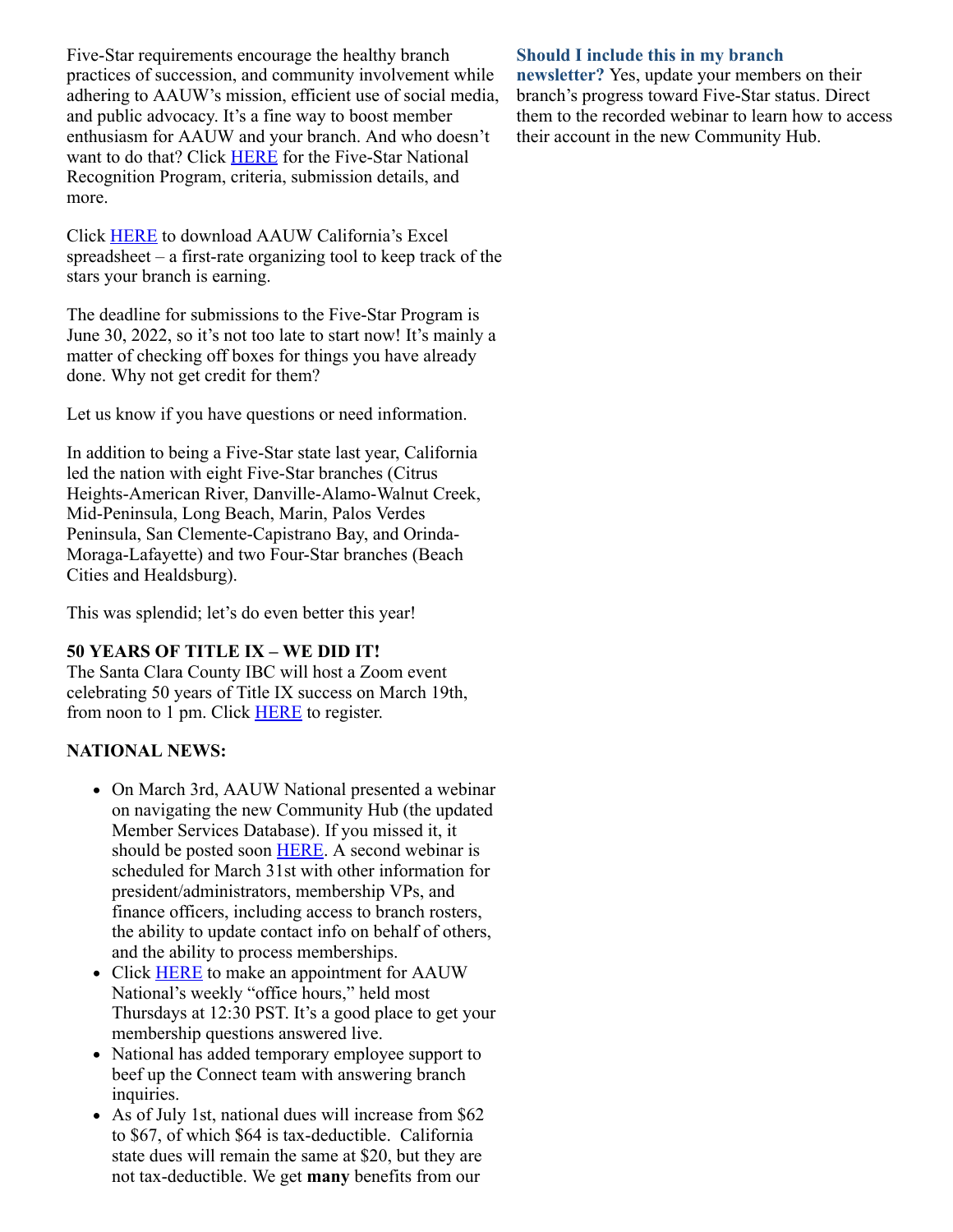membership—not only our friendly interest groups, Tech Trek, and local scholarships, but the enormous effect AAUW has on the lives of women and girls nationwide. Our dues help pay for that.

• National is asking that branches hold their batch renewals until they are prompted for them in late March.

We will happily highlight your own upcoming branch or IBC events here; just send us a message (mid-month) with a description or flyer and link to the event.

Don't overlook the splendid helpful webinars produced by our AAUW California team. Check the list at [aauw-ca.org](https://bor.aauw-ca.org/sendy/l/892iUf2Z3Hxblitd0dEvE47A/60xMhkHfahphKWQ52J5tmw/6Vly16GQpoxdr33ZHi2zOw) and look under "webinars" at the very top of the home page. AAUW National has webinars too. Click [HERE](https://bor.aauw-ca.org/sendy/l/892iUf2Z3Hxblitd0dEvE47A/k1e0aRcKwQjQfaYjDKjTtw/6Vly16GQpoxdr33ZHi2zOw) to find past webinars. All are informative; some are most entertaining too.

# **DIVERSITY, EQUITY & INCLUSION**

*Elaine Johnson, Director* and *Janice Lee*, *DEI Committee Co-Chairs [diversity@aauw-ca.org](mailto:diversity@aauw-ca.org)*

### **USING AN EQUITY LENS FOR BRANCH PLANNING**

The best way to build AAUW's reputation in the community for mutual respect and inclusivity is to demonstrate it.

The DEI Committee has created a presentation that has been used with IBCs across the state on how to use an equity lens to increase DEI awareness and promote branch discussions.

An equity lens is a set of questions that assist in planning, developing, and evaluating programs, policies, and decisions. An equity lens can help create a positive, respectful, and inclusive environment within our branches and communities.

Categories of questions include:

- Purpose/Assumptions
- Inclusion/Representation
- Impact
- Communication
- Evaluation/Feedback
- Other considerations

Click [HERE](https://bor.aauw-ca.org/sendy/l/892iUf2Z3Hxblitd0dEvE47A/tqOz0Im9Q8QMsJC6IMTyqQ/6Vly16GQpoxdr33ZHi2zOw) for a double-sided handout detailing suggestions on how to use an equity lens for planning branch meetings. Thank you to Charmen Goehring and Patrice Lyn for developing the equity lens handout.

**What I need to know:** Branches should consider using an equity lens to assure respect and inclusivity when planning events, programs, policies, etc.

**What I need to do:** Download the handout outlining how to use an equity lens for branch meetings.

**Should I include this in my branch newsletter?** No, this information is for branch leaders only.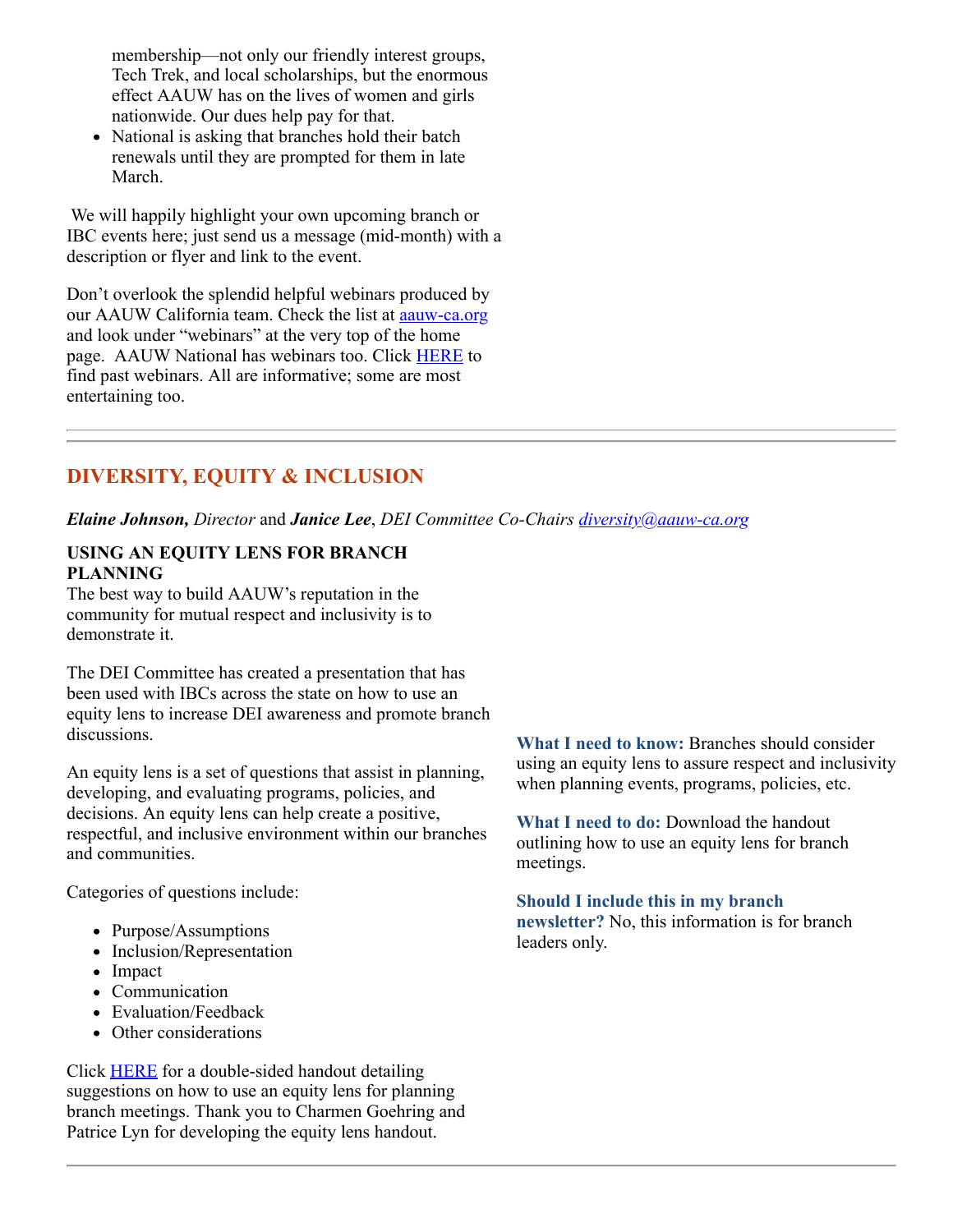## **FINANCE**

**Roli Wendorf,** Chief Financial Officer, Finance Committee Chair, *[cfo@aauw-ca.org](mailto:cfo@aauw-ca.org)* 

## **IBC POLICY UPDATES**

Since last February, we have had several meetings with all IBC leadership in the state to discuss financial issues. Through this effort, we have reached a common understanding of how IBC finances should be handled. This understanding is being documented more clearly in updates to AAUW California's IBC Policy 103.

Highlights of the updates are:

- 1. IBCs are not affiliates of AAUW National and do not have a tax-exempt status through AAUW (unlike branches).
- 2. We recommend that IBC funds be maintained in one of the member branches rather than in a separate IBC bank account. IBCs could also choose to share expenses among branches instead of holding funds.
- 3. If an IBC maintains its own bank account, it should acquire a tax-exempt status and file tax and attorney general documents annually.
- 4. IBCs are not permitted to raise funds. Any fundraising should be done through one of its branches.

We look forward to receiving any comments you may have on these proposed changes. We will be voting on them at the State Board meeting in April. If you have issues or concerns, please get in touch with me.

Is there something that your committee is particularly proud of doing for the branches this month? Let us know!

**What I need to know:** There are several proposed updates to the financial policies for IBCs.

**What I need to do:** If your branch is in an IBC, review the suggested changes.

**Should I include this in my branch newsletter?** No, this information is for branch leaders only.

## **MARKETING - RETIREMENT AGE RECRUITMENT**

### *Sharyn Siebert, Director. [mktg-rar@aauw-ca.org](mailto:mktg-rar@aauw-ca.org)*

### **MACRO VS MICRO—NO, NOT ECON 101**

As you have been made aware, the Marketing Committee of AAUW California has been working for two years to provide branches with a toolkit for recruitment and retention of members. We will be rolling out these tools in small doses, plus posting all on the state website.

However, I hope you have already availed yourselves of the plethora of information currently on the AAUW California website. There are several valuable webinars containing a myriad of ideas for recruiting and retaining members. All past webinar videos are available with one click by locating "Webinars" at the top of the home page.

**What I need to know:** The Marketing Committee will be rolling out tips for recruitment on an ongoing basis.

**What I need to do:** Refer to the state's extensive series of recruitment and retention webinars for tips. Consider whether your branch practices both macro and micro recruitment strategies.

**Should I include this in my branch newsletter?** No, this information is for branch leaders only.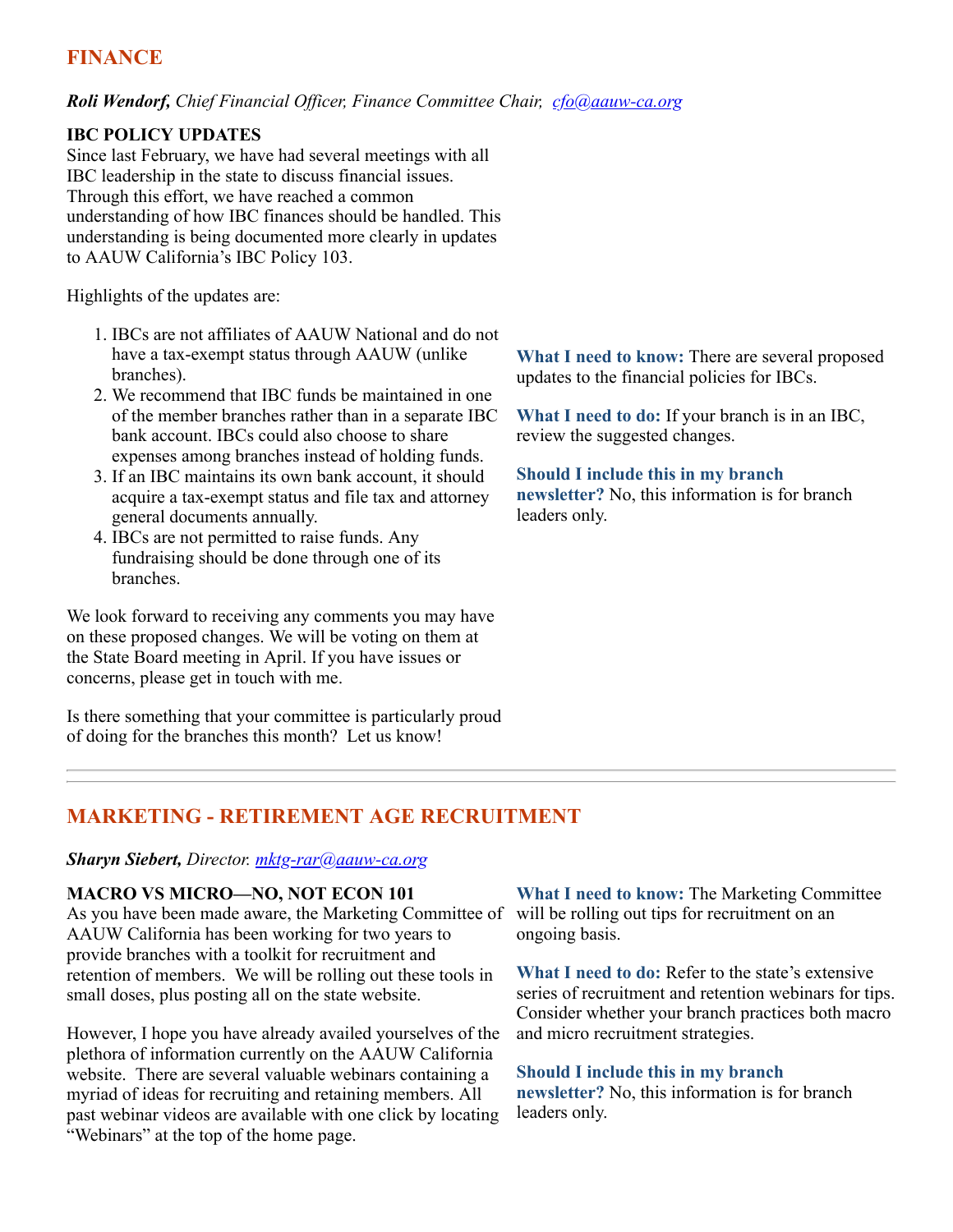As to the Macro vs Micro—for recruiting purposes it is important to determine your audience. Do you want to build more awareness of your activities and events in the broader community? Does your branch consistently highlight your positive effect in your community—whether it is with participation in the Women's March, a Home & Garden tour, Tech Trek students, etc? This would be the Macro aspect.

Do you use personal outreach to prospective members? Do you host an informational meeting or fun happening to introduce the benefits of AAUW membership to prospective members? Do you contact each potential member personally to determine their wants that would result in their joining? This is my definition of a Micro effort.

We are all smart, intelligent people who can walk and chew gum at the same time. Therefore, we can manage to utilize both types of recruitment simultaneously!

That is what I mean by Macro vs Micro—large scale vs small! No textbook needed.

# **MARKETING - UNIVERSITY AND ORGANIZATION COLLABORATION**

*Michelle Miller-Galaz, Director, and Donna Lilly, [University and Organization Collaboration](mailto:mktg-uoc@aauw-ca.org) Co-Chairs mktguoc@aauw-ca.org*

**ACT NOW FOR EARLY BIRD AT NCCWSL 2022** The 2022 National Conference for College Women Student Leaders (NCCWSL) will be held on May 24-26. This year it will be virtual only.

The conference is enlightening and educating. Last year I learned what young women need to know to become a leader because I registered for the two-day virtual NCCWSL Conference. I saved the cost of flying to Washington DC.

Students and AAUW members can secure early-bird rates with access to dynamic speakers, workshops, panels, and chat rooms.

Your branch may wish to sponsor a college student's attendance. In addition, AAUW National awards over 100 full and partial NCCWSL scholarships so students from all backgrounds can benefit from the conference. You can sponsor students with a scholarship by contacting Tremayne Parquet at [parquett@aauw.org](mailto:parquett@aauw.org).

Let your students at your local campus know they can apply for a \$165 NCCWSL scholarship at **[aauw.org/nccwsl](https://bor.aauw-ca.org/sendy/l/892iUf2Z3Hxblitd0dEvE47A/tprh6YDsQ3UBTvuS4C892cDQ/6Vly16GQpoxdr33ZHi2zOw)** 

**What I need to know:** The NCCWSL virtual conference will be May 24-26. Branches may sponsor a college student or students may apply for scholarships from National.

**What I need to do:** Note the deadlines for Early Bird registration and for students to apply for scholarships.

### **Should I include this in my branch**

**newsletter?** Yes, members may want to share conference details with eligible college students.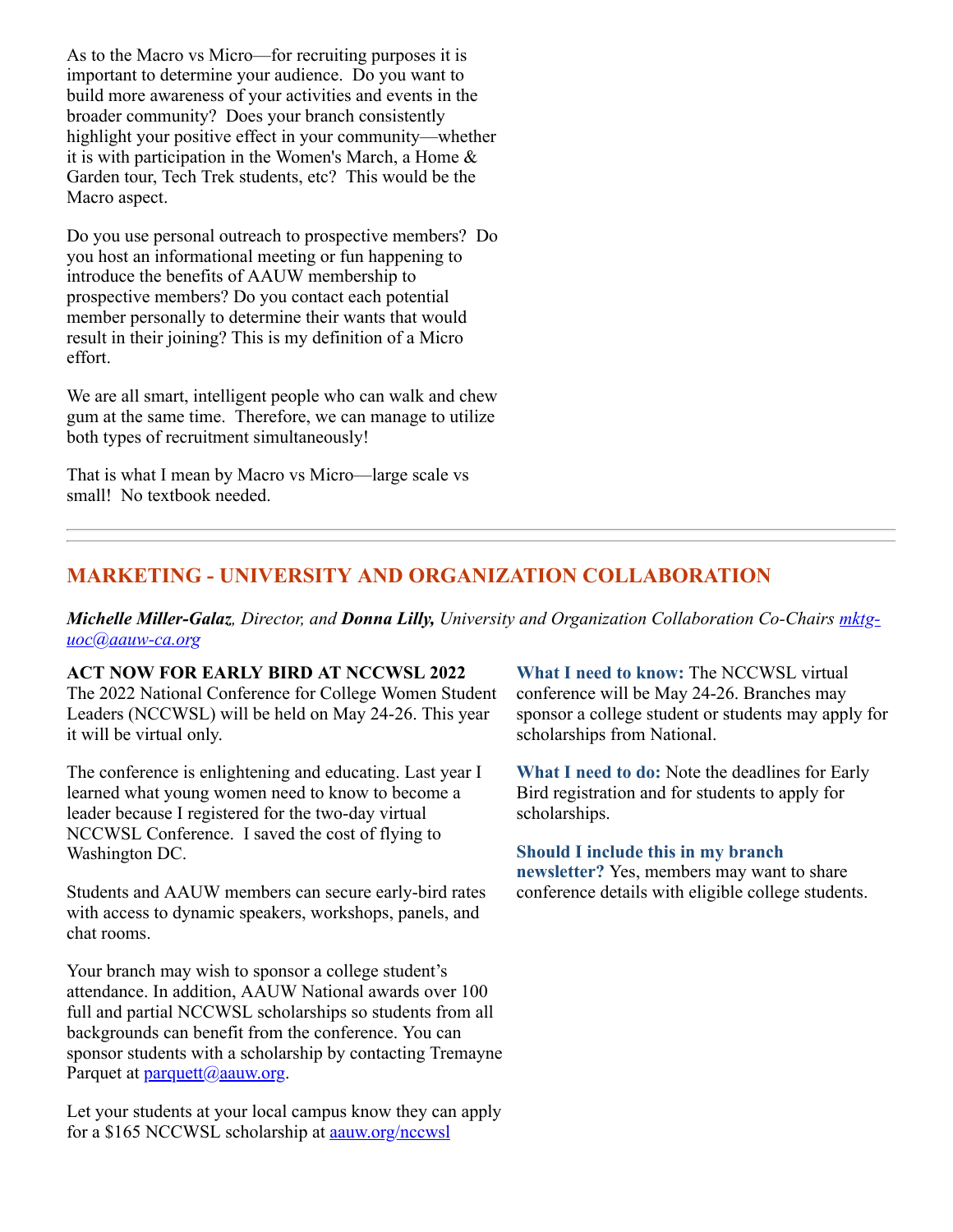Scholarship Application opened February 15th and closes March 15th.

Early Bird Registration is \$165 and Early Bird Registration closes March 11th.

Regular Registration opens March 12th at \$255 and closes May 23rd.

**Call for presenters who want to inspire young women to reach their full potential.** Faculty members or community speakers from all industries should apply to lead a one-hour, skill-building workshop that will challenge and motivate aspiring young leaders. Encourage faculty at your local campus or appropriate members of your branch to apply as a presenter by March 15th at **aauw.org/nccwsl/presenter**.

## **THINKING OF CREATING AN AAUW CAMPUS STUDENT CLUB?**

Ukiah Branch recruited two campuses as AAUW C/U Partners and are in the process of creating AAUW student clubs on both campuses. Please email me for a copy of their activities and benefits to the students on the campuses.

Let's chat about how you can promote the mission of AAUW on your local campus. Email me at [cu@aauwca.org](mailto:cu@aauwca.org).

# **NOMINATIONS & ELECTIONS**

*Charmen Goehring, Nominations & Elections Chair, [nominating@aauw-ca.org](mailto:nominating@aauw-ca.org)*

## **WE HAVE A FULL SLATE—-AND THEN SOME!**

The Nominations and Elections Committee is excited to announce that we have candidates for each of the seven open director positions as well as the secretary position, and we will have a contested election for the director slots. We thank everyone who stepped up to serve on the State Board and wish them all well. Nominations are now closed. The voting period runs April 23-May 15 and all members will receive an email with their ballots. Members may also request a paper ballot. You can click **HERE** to read most of the candidates' bios on the state website. Check back for additional bios to be posted soon.

The roster will be requested from AAUW National in early March, so make sure that all email and mailing addresses are correct. Please encourage your branch members to vote this spring- we are hoping for a big turnout!

**What I need to know:** The slate of candidates for the 2022 board of directors election is complete and nominations are closed.

**What I need to do:** Assure that your branch's roster has accurate contact information for your members so they will receive the ballot.

## **Should I include this in my branch**

**newsletter?** Yes, encourage members to read the candidates' bios on the website and vote from April 23-May 15.

# **PUBLIC POLICY**

*Kathleen Harper, Director, and Sue Miller, Public Policy Committee Co-Chairs, [publicpolicy@aauw-ca.org](mailto:PublicPolicy@aauw-ca.org)*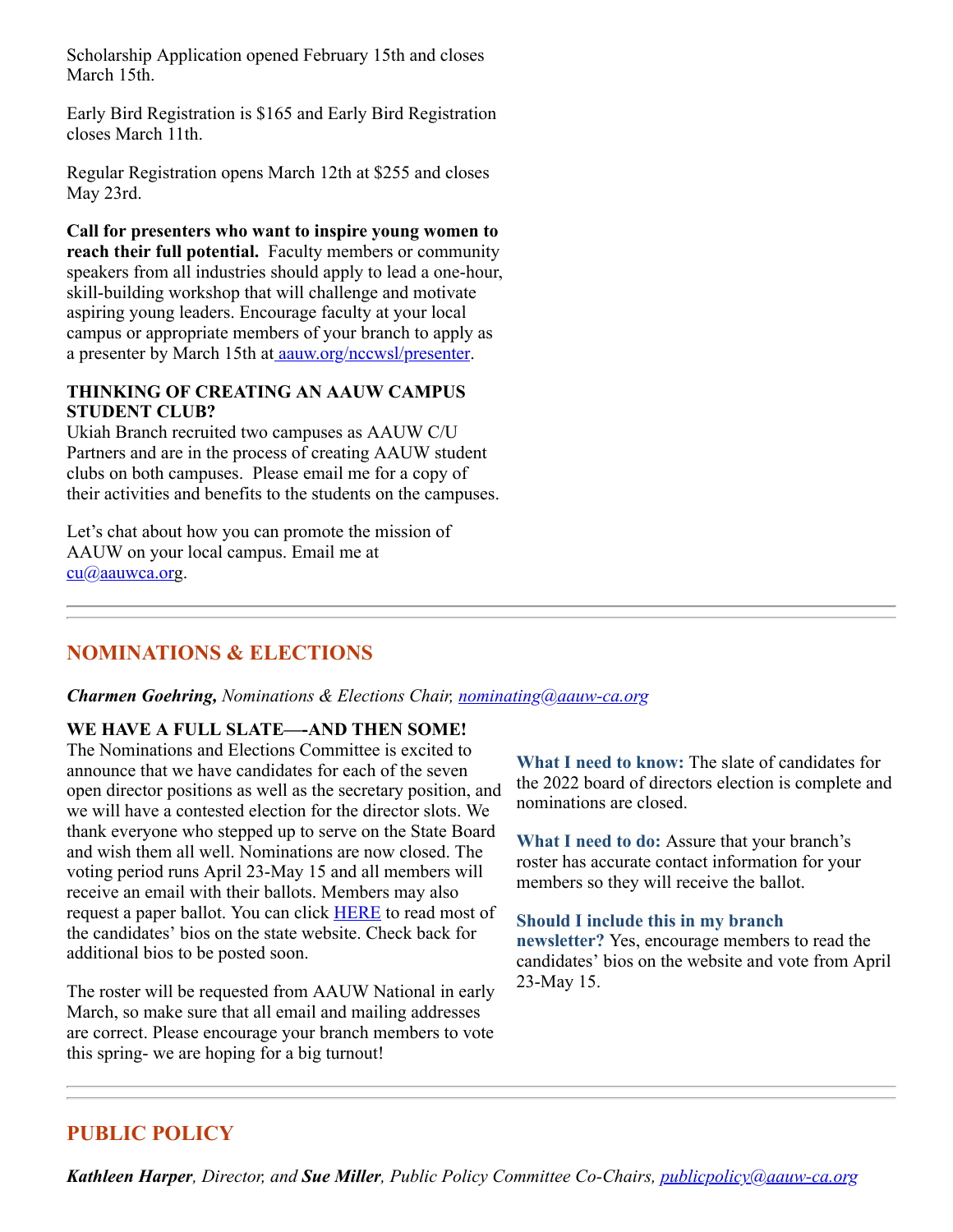## **PUBLIC POLICY UPDATES:**

- 2022 Legislative Agenda: 111 bills have been identified as aligned with AAUW's mission. The state Public Policy Committee will meet later this month to select 30-35 of those for our 2022-23 Legislative Agenda.
- Lobby Week: Over 110 members have registered to participate in Lobby Week, April 11-15. We are currently contacting legislative offices to schedule meeting days and times. Participants will be hearing from us shortly with information about our three top priority bills as well as meeting details. Please make sure members from your branches who signed up to participate in Lobby Week have put the mandatory training date of April 7th at 7:00 pm on their calendars.
- Equal Pay Day, March 15th: The Public Policy Committee has posted a [template](https://bor.aauw-ca.org/sendy/l/892iUf2Z3Hxblitd0dEvE47A/VIl7oH2892GdhY4veoeNn8CA/6Vly16GQpoxdr33ZHi2zOw) for an EPD Proclamation. Also, we're excited to announce that Governor Newsom has signed an Equal Pay Pledge, which highlights investments and actions to advance pay and gender equity. Click **[HERE](https://bor.aauw-ca.org/sendy/l/892iUf2Z3Hxblitd0dEvE47A/VY75qxmmOAfyMXOOhrVwAg/6Vly16GQpoxdr33ZHi2zOw)** for the full pledge
- Title IX 50th Anniversary Celebration: Lots of exciting stuff going on around this significant anniversary. First, we're thrilled to announce that AAUW California is sponsoring a joint resolution to commemorate this landmark, AJR23. You can access the full language of the resolution [HERE](https://bor.aauw-ca.org/sendy/l/892iUf2Z3Hxblitd0dEvE47A/BNZzRpKiF3mkTvJBW4m763uQ/6Vly16GQpoxdr33ZHi2zOw). Second, the Santa Clara County Branch is hosting a virtual presentation on "Title IX – What You Don't Know Can Hurt You" on March 19th at noon. You can register [HERE.](https://bor.aauw-ca.org/sendy/l/892iUf2Z3Hxblitd0dEvE47A/9ldCrVx763o7uc10iPNJpiiQ/6Vly16GQpoxdr33ZHi2zOw) Finally, the state Public Policy Committee is working on a template proclamation that can be used with your local officials. We will be making that available to branches shortly.

**What I need to know:** Plans for Lobby Week are underway with more than 110 members participating. Equal Pay Day is March 15th. AAUW California has several resources to commemorate Title IX's 50th anniversary.

**What I need to do:** Remind any Lobby Week participants of the mandatory training webinar. Check the website for Equal Pay Day materials.

#### **Should I include this in my branch**

.

**newsletter?** Yes, remind members of Equal Pay Day and Title IX's anniversary and share the activities that members may be interested in.

# **SPEECH TREK**

### *Marlene Cain, Speech Trek Program Director, [speechtrek@aauw-ca.org](mailto:speechtrek@aauw-ca.org)*

### **SPEECH TREK UPDATE**

"AAUW Thousand Oaks participated for the first time this year in the Speech Trek Contest," said Bonnie Shubb, Chair. "According to the feedback, our branch contest was a wonderful experience for the students, the coaches, and the judges."

Congratulations to Thousand Oaks Branch on hosting its first Speech Trek! Contest season is in full swing. Here are some quick reminders:

**What I need to know:** Submission of branch firstplace Speech Trek winners to state has been extended to March 31st.

**What I need to do:** Review the instructions above and in the Speech Trek toolkit for handling your submission and \$25 payment.

**Should I include this in my branch newsletter?** If your branch is participating in Speech Trek, remind members that your first-place candidate may be one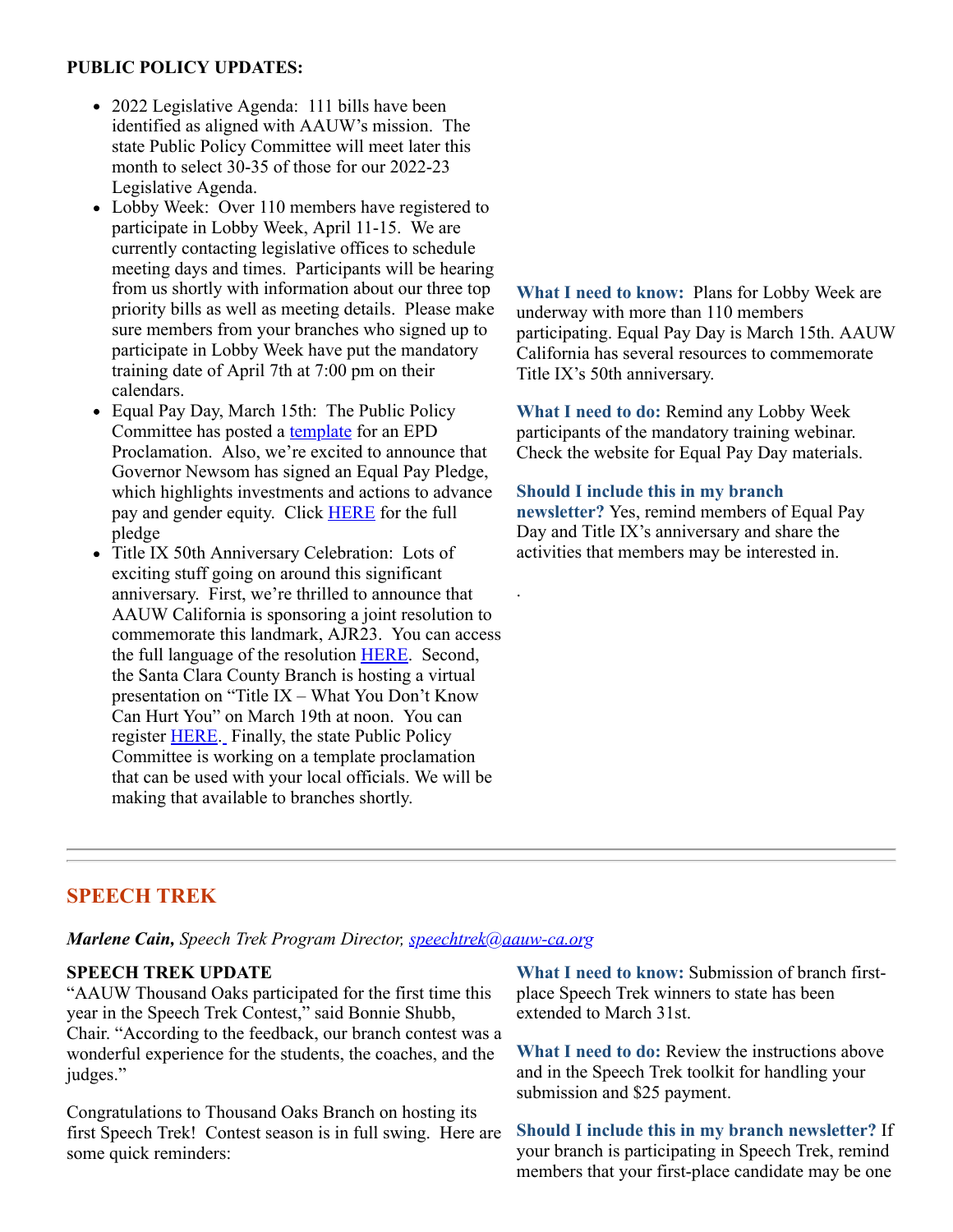- 1. The submission date for your branch's first-place winner's YouTube link has been extended to March 31, 2022.
- 2. Please email the YouTube link to [marcain@earthlink.net](mailto:marcain@earthlink.net) no later than March 31, 2022.
- 3. If you need technical assistance, please contact [webteam@aauw-ca.org.](mailto:webteam@aauw-ca.org)
- 4. Semi-finals judging of the first-place videos will take place the first week of April.
- 5. Finals judging of the top three videos will take place by mid-April.
- 6. The top three videos will be showcased at the Annual Event on April 30, 2022, and 1st, 2nd, and 3rd place winners will be announced at the conclusion of the event.
- 7. Please send the Branch Notification of Contest Semi-Finalist (your 1st place winner) and the \$25 fee to: Marlene Cain, Program Director, AAUW CA Speech Trek, P.O. Box 6634, Big Bear Lake, CA, 92315, no later than March 31, 2022.

Whether this is your first Speech Trek or your tenth Speech Trek, may it be a wonderful and inspirational experience for all!

of the finalists showcased at the April 30th Annual Event.

# **TECH TREK**

*Karen Manelis, Tech Trek Program Direc[tor,](mailto:techtrek-finance@aauw-ca.org) techtrek@aauw-ca.org* and *Susan Stecklair, Tech Trek Financial Liaison, [techtrek-finance@aauw-ca.org](mailto:techtrek-finance@aauw-ca.org)*

## **TECH TREK FIGHTS INFLATION**

Residential and virtual camps are humming along with plans for 2022 camps. In February, the AAUW California Board of Directors approved the preliminary budgets for all Tech Trek camps. Continuing fundraising by the branches through the pandemic has emphasized the importance of the Tech Trek program to the extent that sponsorship fees for 2022 can be paid for with the funds raised in earlier years. Except for the virtual camp, all sponsorship fees are being kept at the 2019 level (\$900 for Davis and Fresno; \$950 for Whittier; \$1,000 for UC-Santa Barbara and Sonoma State). The virtual camp fee will be \$500. The board also adopted a [COVID-19 Policy](https://bor.aauw-ca.org/sendy/l/892iUf2Z3Hxblitd0dEvE47A/892ldxOcFiuc76379sEvYRg7bw/6Vly16GQpoxdr33ZHi2zOw) for 2022 Tech Trek camps.

Updated financial policies, including changes to Branch Instructions – Processing Tech Trek donations, updated camp treasurers' list, and SPF Deposit Form for branch use are now posted [HERE](https://bor.aauw-ca.org/sendy/l/892iUf2Z3Hxblitd0dEvE47A/wRSjkVDp4NgUONzGvivORQ/6Vly16GQpoxdr33ZHi2zOw) on the AAUW California website.

Negotiations with Stanford have been stagnant for months now, so the decision has been made to not hold any camps at Stanford in 2022. We will be back in 2023. There may be limited availability for branches that usually send campers to Stanford to send to other camps (within

**What I need to know:** Tech Trek fees will be at the 2019 level for residential camps and \$500 for virtual camps. 103 branches have opted in for Tech Trek 2022. The virtual camps are soliciting proposals for interactive workshops.

**What I need to do:** Share this information with your Tech Trek Coordinator.

### **Should I include this in my branch**

**newsletter?** Yes, share with your members that the virtual camps are inviting proposals for workshops. Provide the contact details for more information and the proposal submission form.